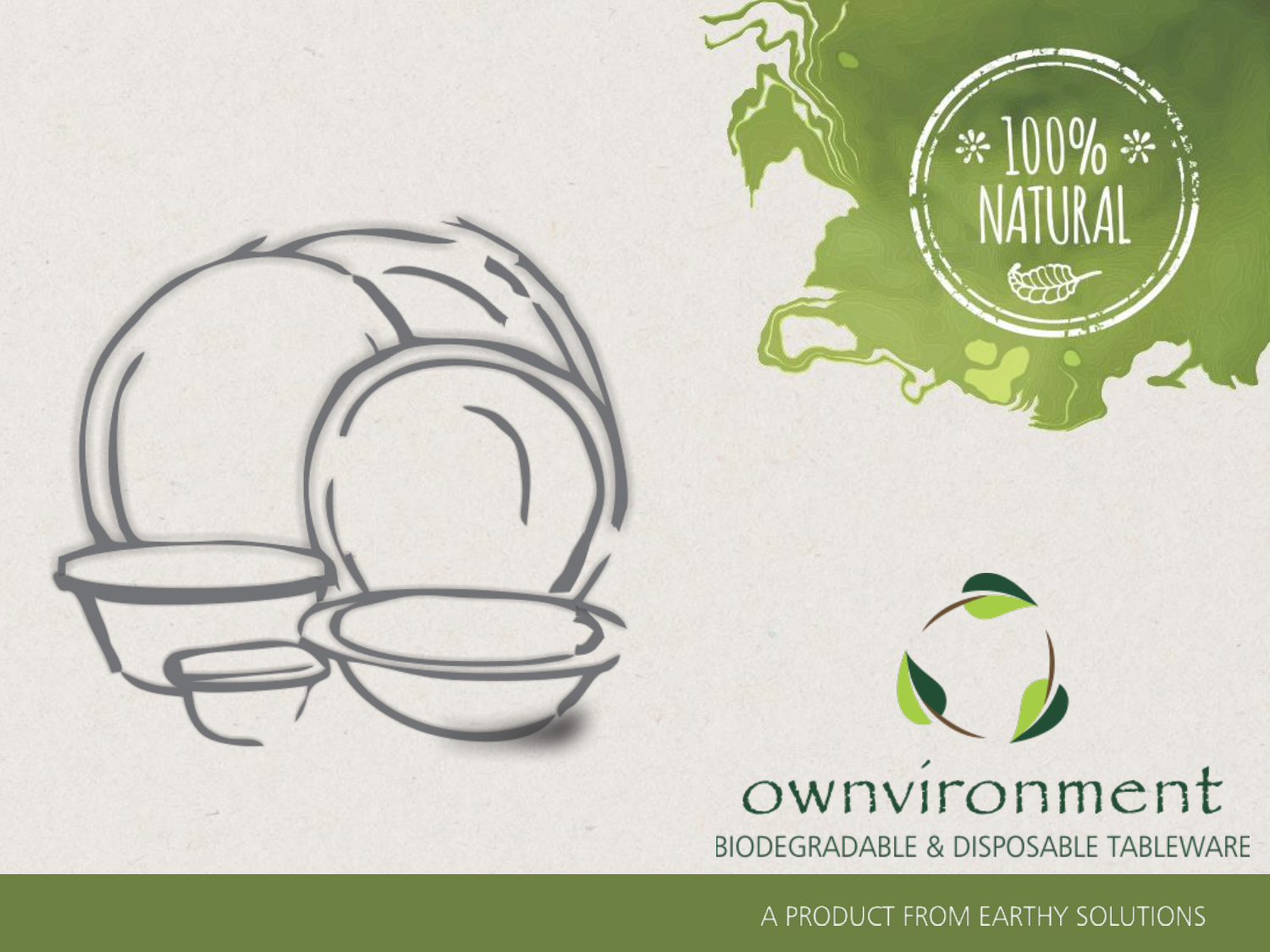"The greatest threat to our planet is the belief that someone else will save it".

- Robert Swan

#### ownvíronm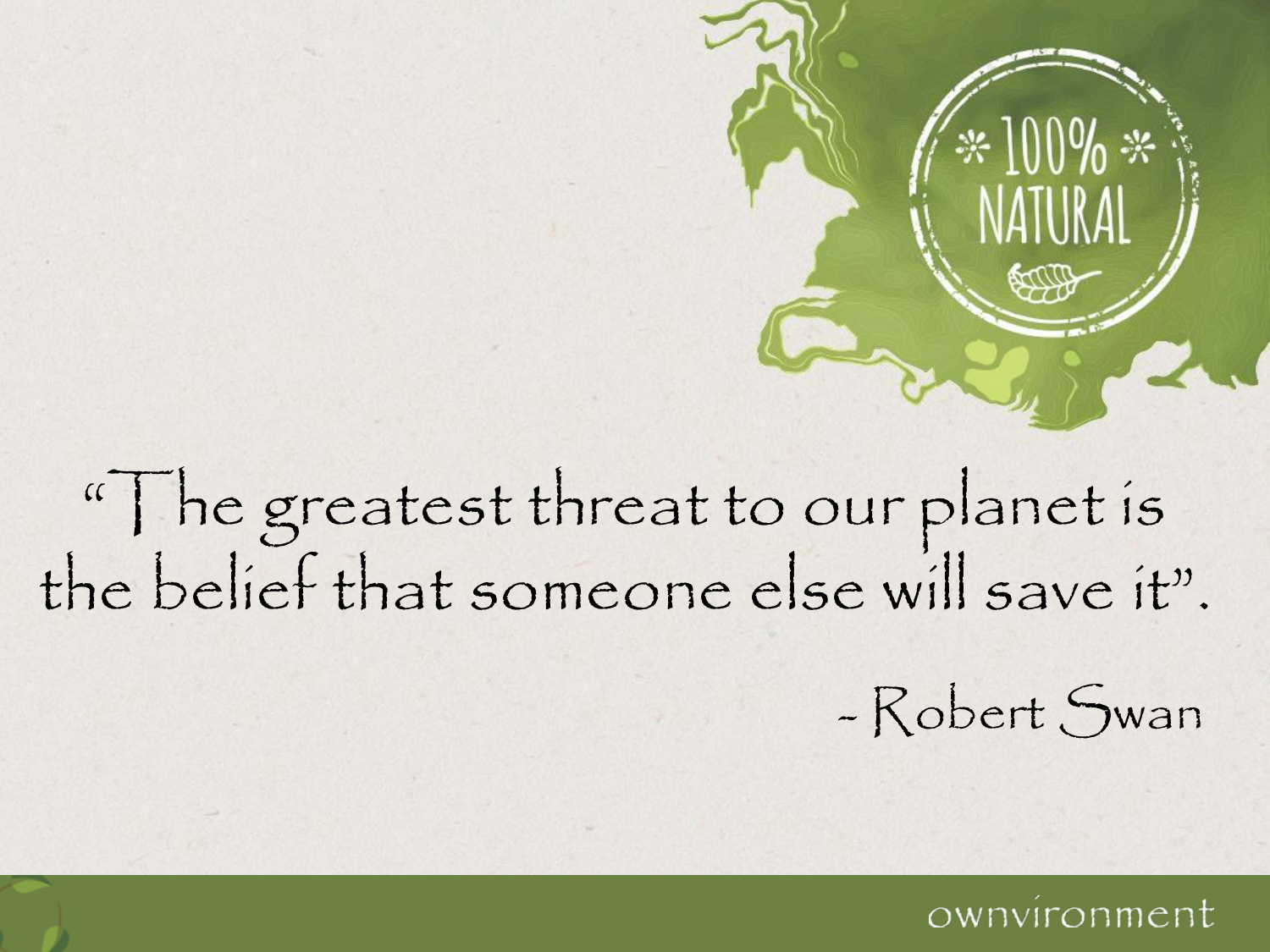Simple is elegant. We at ownvironment believe in the same. Simple and impactful solutions to rather bigger problems.

We acknowledge that disposables have become an integral part of our lives therefore, rather than negating them, the intent here is to provide innovative solutions to non biodegradable options like plastic and it's disguised cheap cousin - Styrofoam.

Our products are made from the simplest ingredients one can find on the earth- fallen leaves (sheaths), water and heat. This further means there are absolutely no chemicals or additives used in the manufacturing process.

The product that you see is 100% biodegradable and compostable, that is, it becomes one with nature in 60 days.

### ownvíronm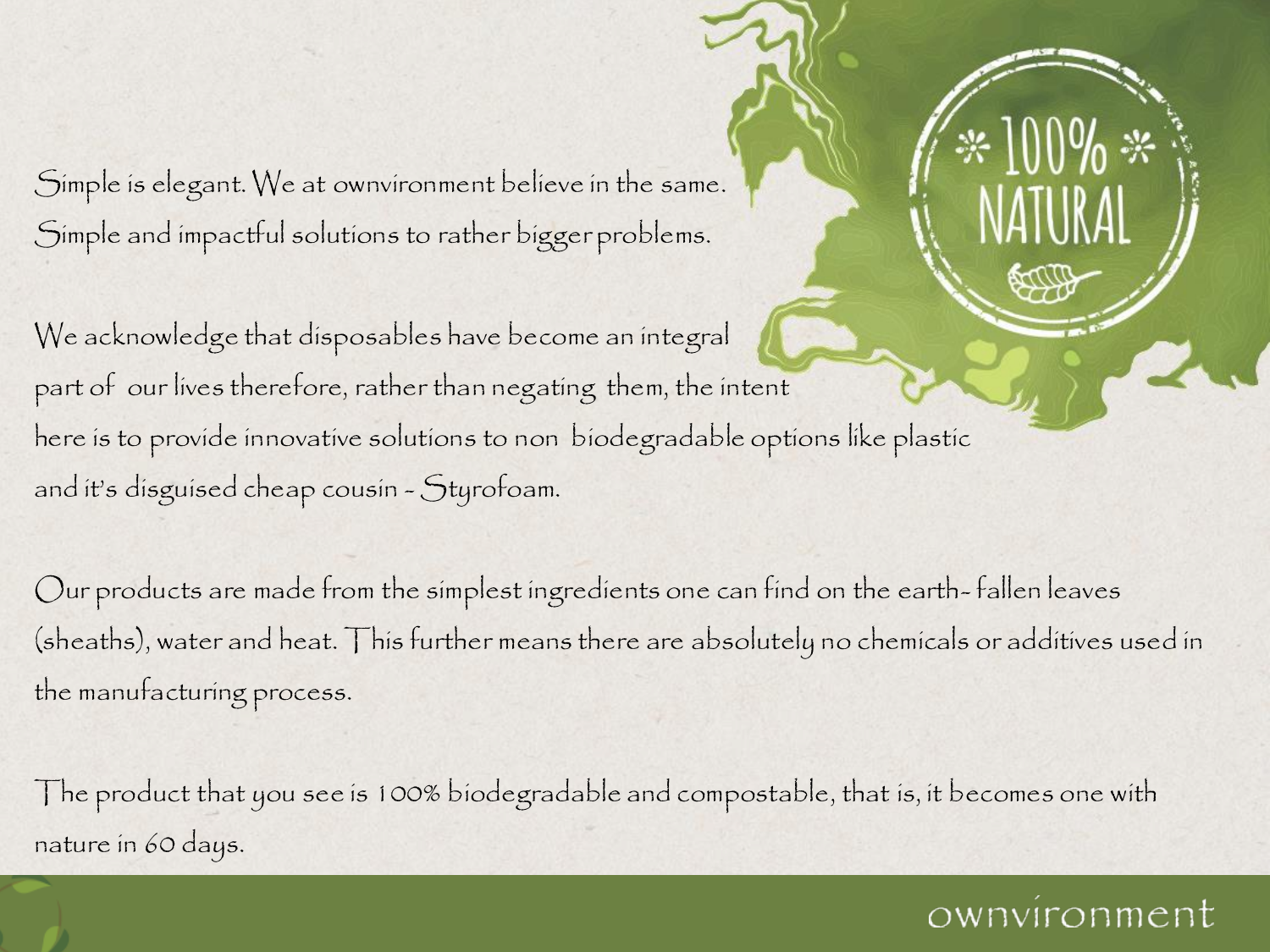### Round Plates Deep







| $\mathcal S$ pecífications (cm)    |  |
|------------------------------------|--|
| $15 \times 15 \times 2.5$          |  |
| $20 \times 20 \times 2.5$          |  |
| $25 \times 25 \times 2.5$          |  |
| $\overline{30\times 30\times 2.5}$ |  |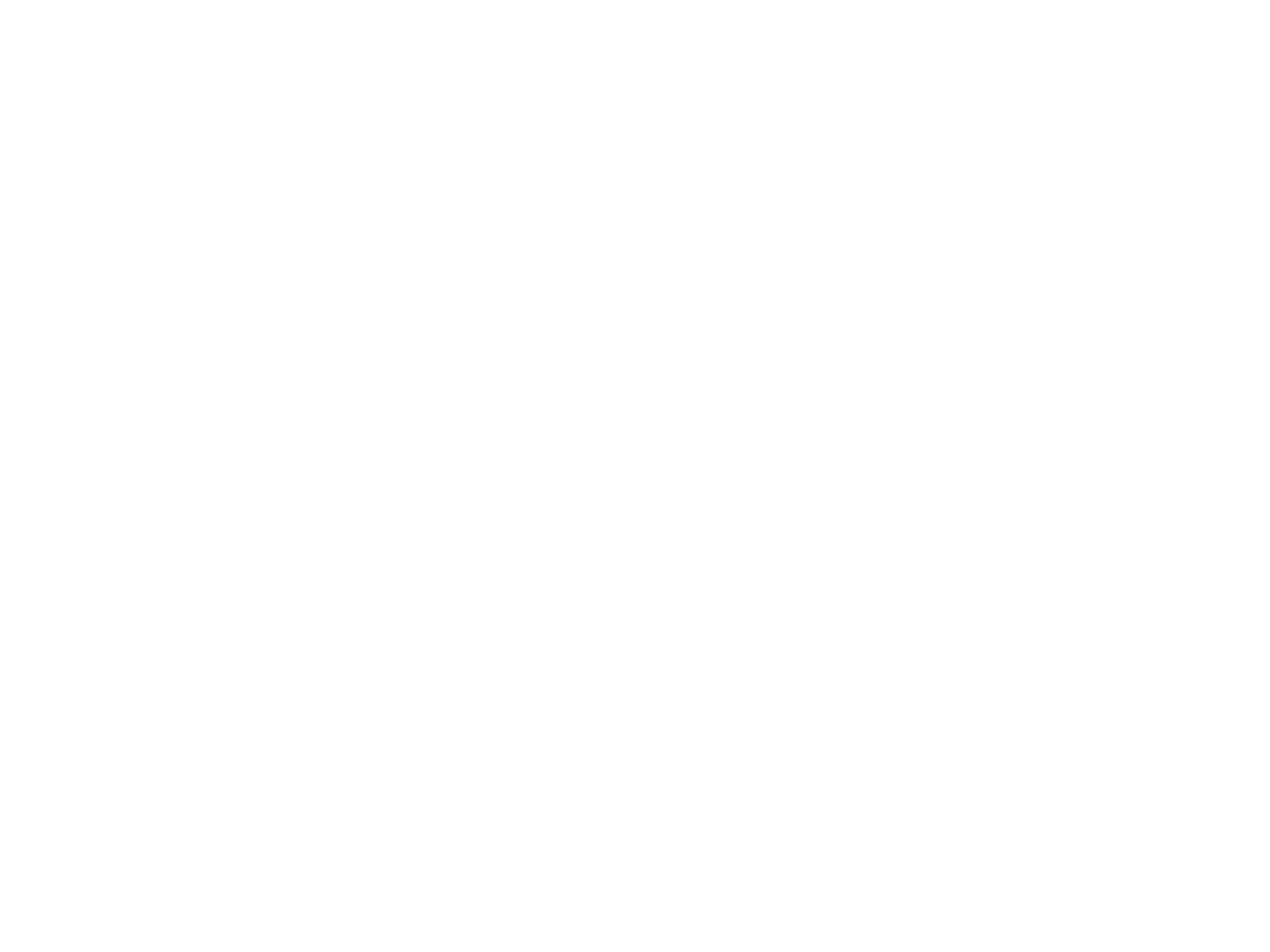### Square Plate







Specifications (cm)  $15 \times 15 \times 1.5$  $18x18x1.5$  $20 \times 20 \times 1.5$  $25 \times 25 \times 1.5$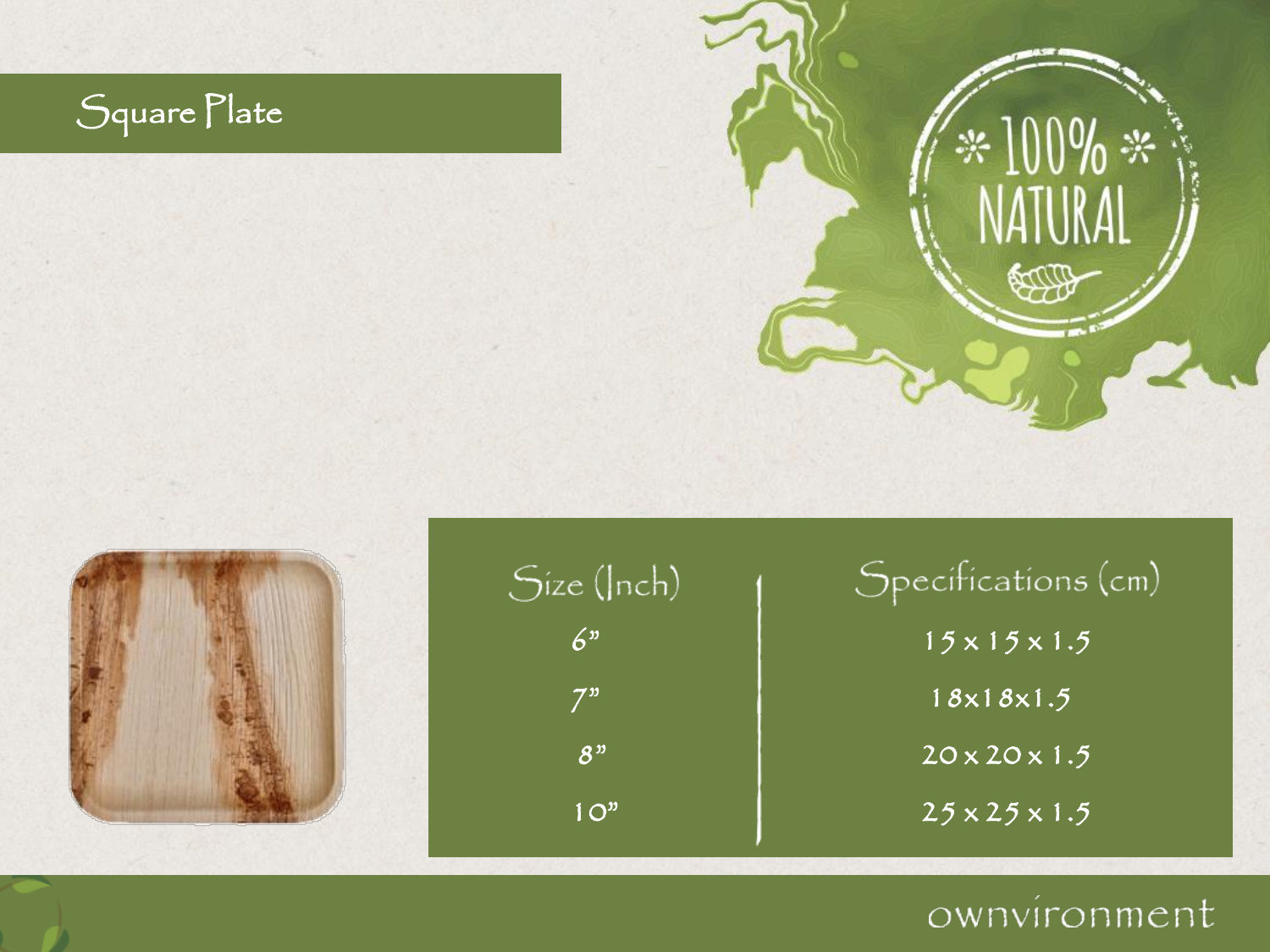### Triangle Plate







### Specifications (cm)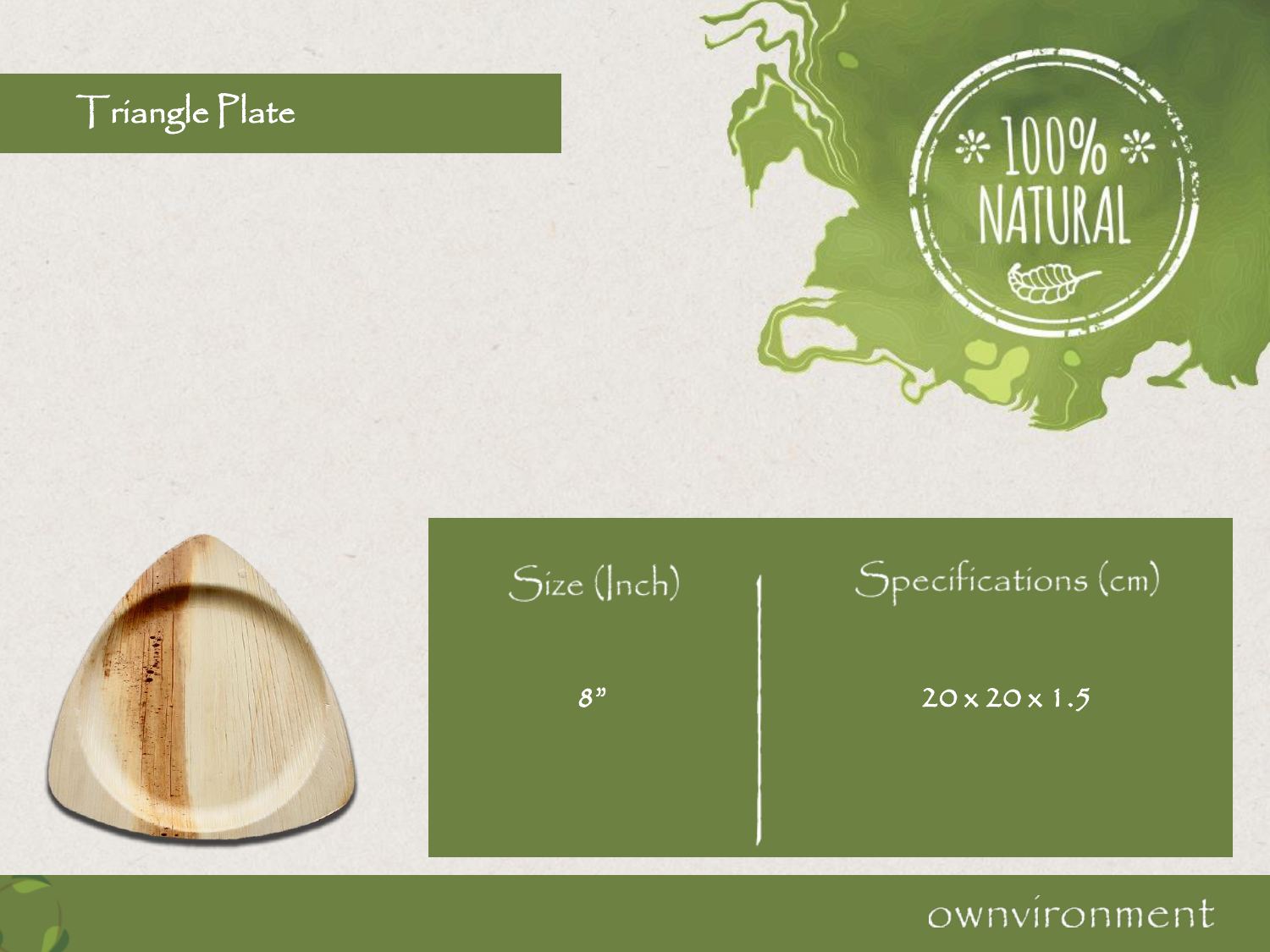### Rectangle Plate



# Size (Inch)

### Specifications (cm)  $9" \times 6" \text{Deep}$  24 x 16 x 2.5

 $*100\% *$ 

COL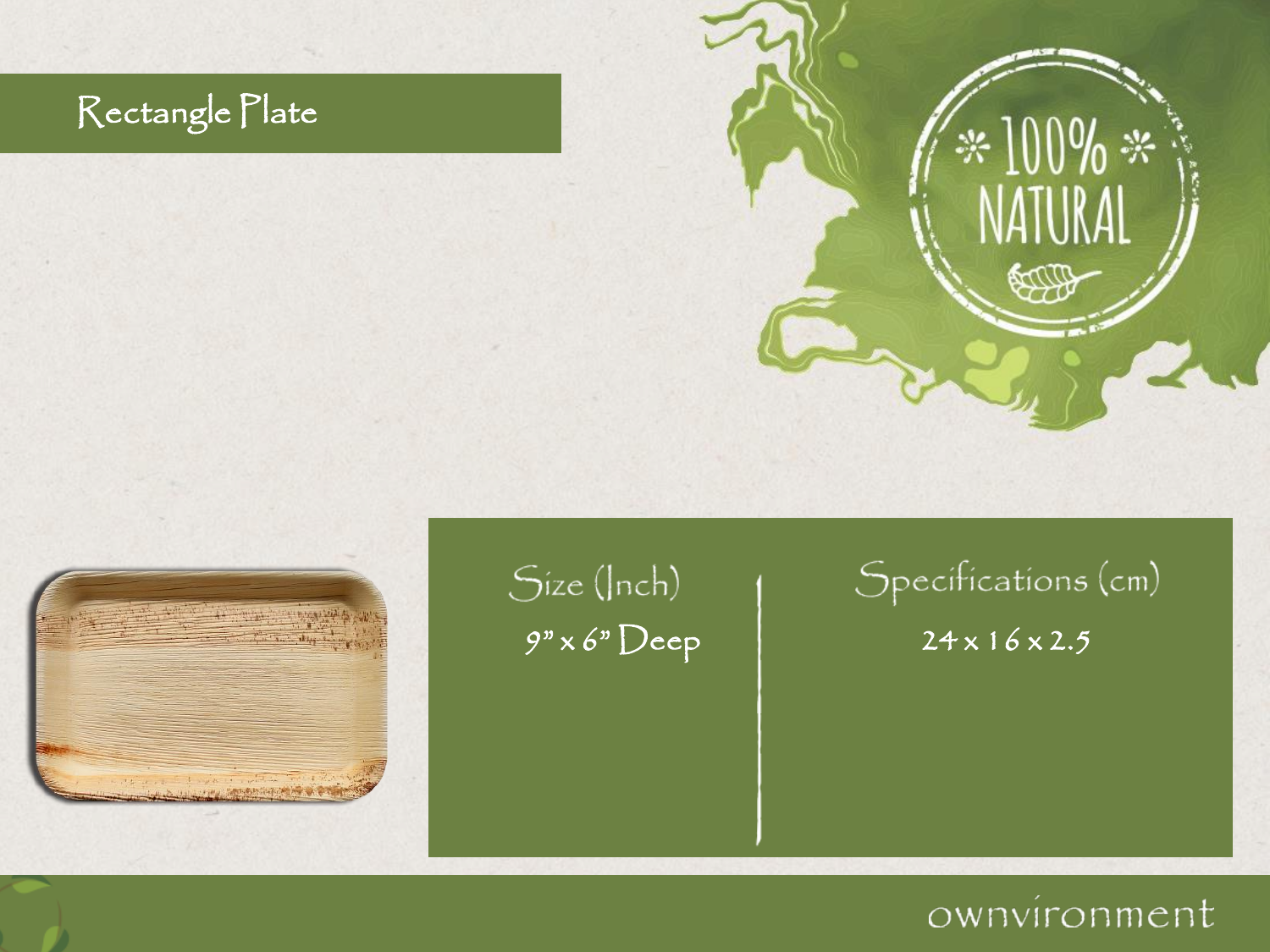### Oval Platter





## Size (Inch)

## Specifications (cm)

### $15"$   $38 \times 25 \times 2$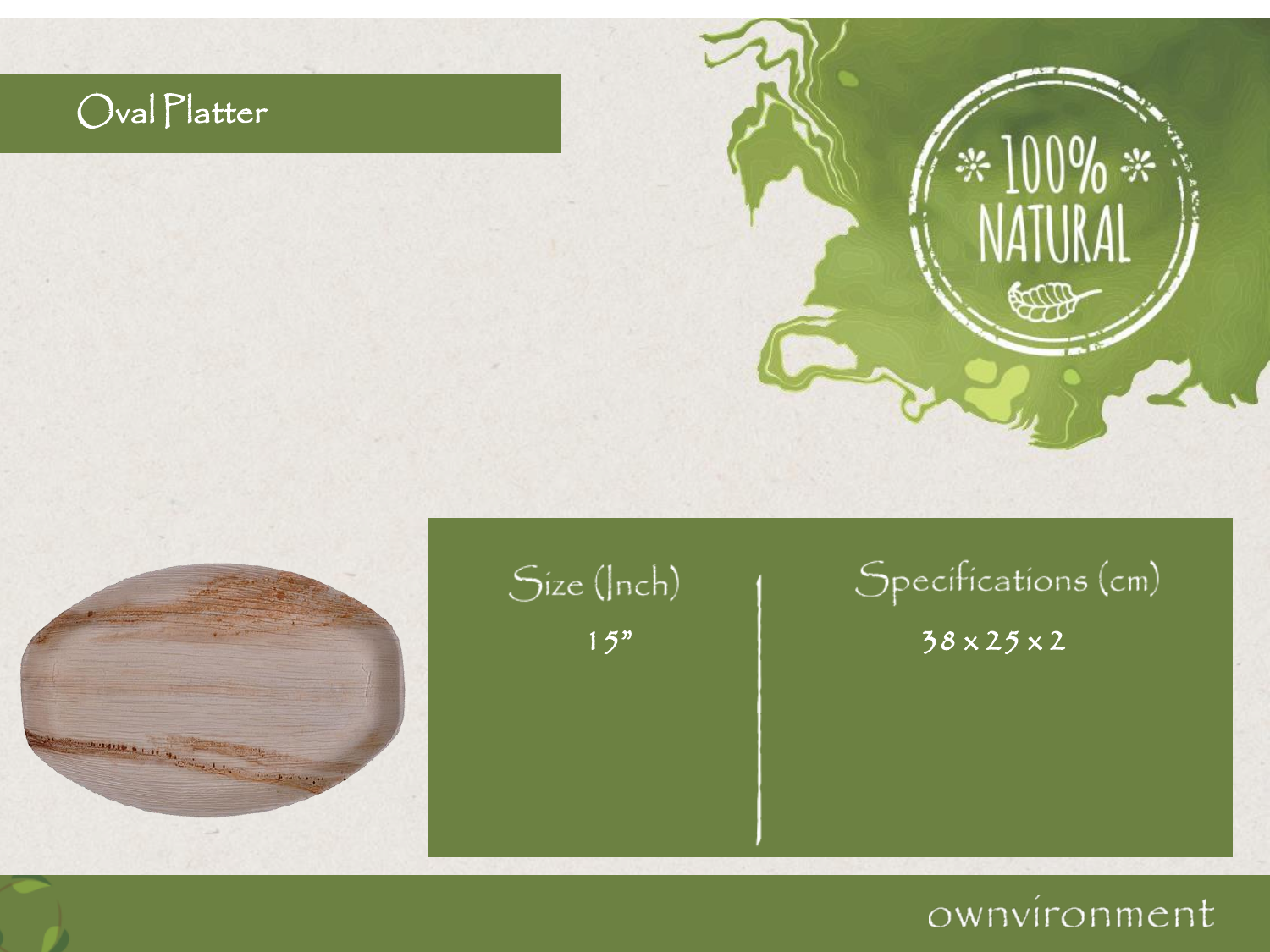### Oval Salad Plate





### Size (Inch)  $12<sup>n</sup>$  $10<sup>2</sup>$

## Specifications (cm) 30 x 22 25x20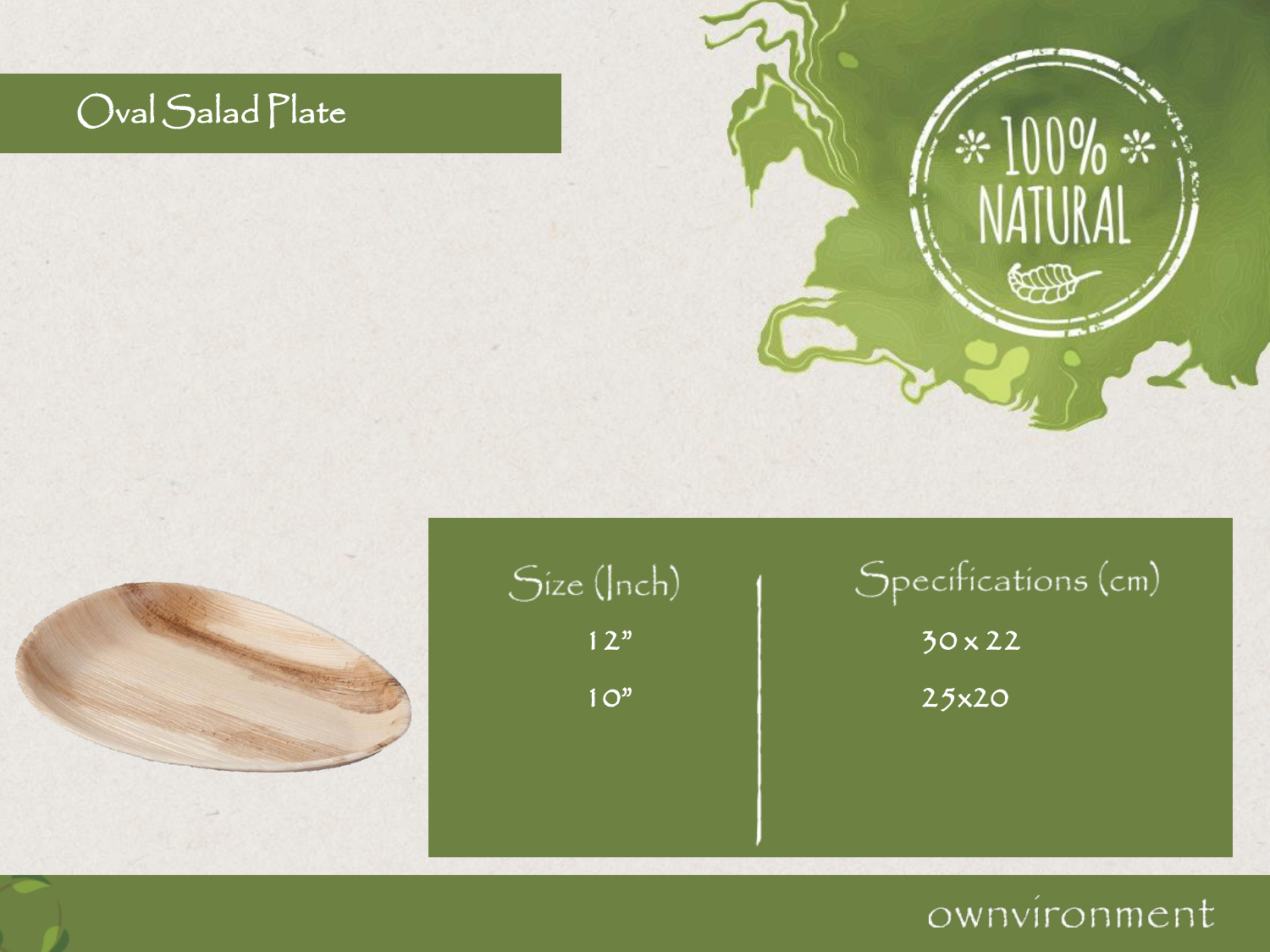### Round Bowls



## Specifications (cm)  $12.5 \times 12.5 \times 5$  $19 \times 19 \times 4.5$

\*100% \*